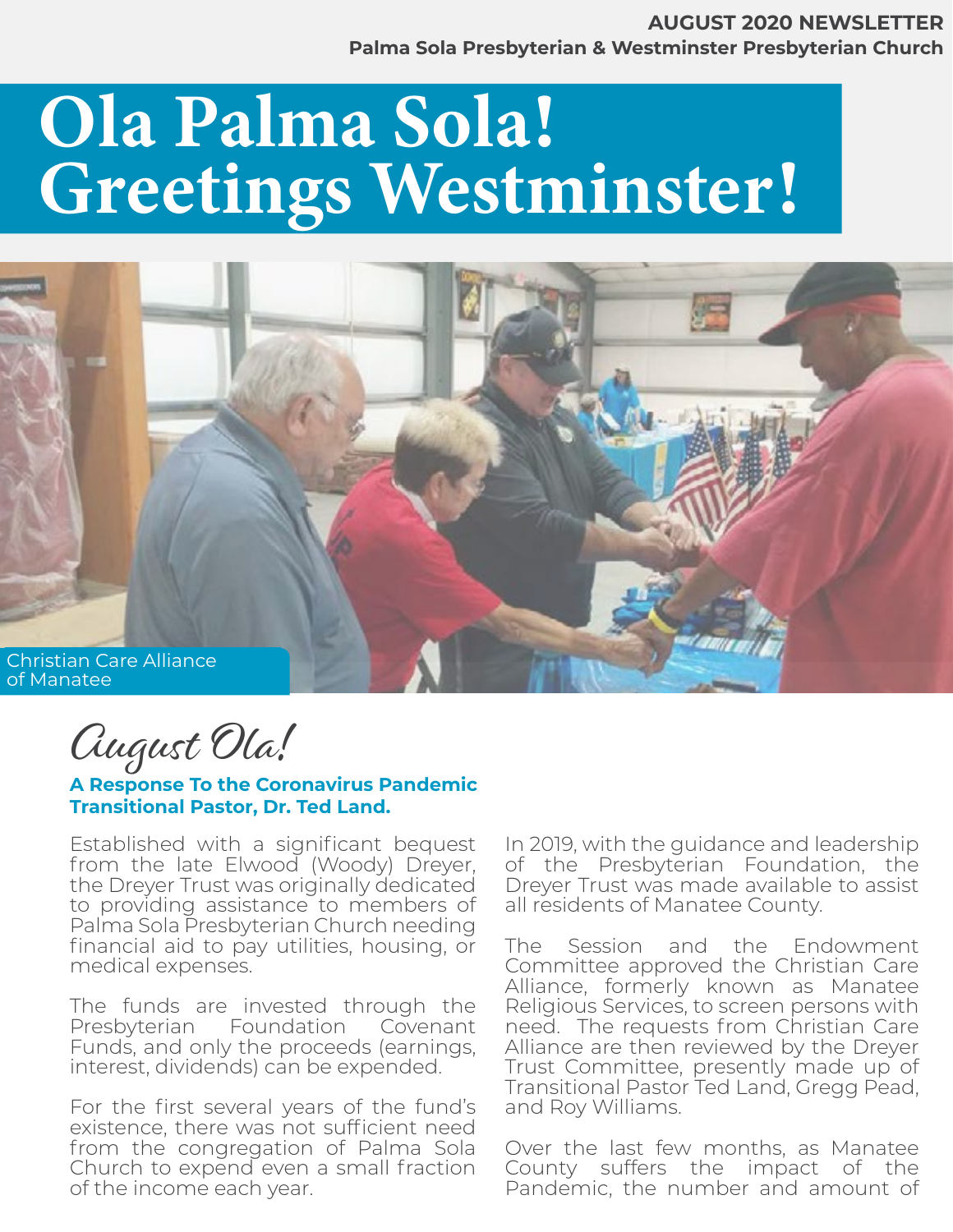the requests has increased. But the funds available are nowhere near being exhausted.

The last three months have seen 9, 8, and 6 requests, so there may be a decline in need. The Dreyer Trust/ Palma Sola Presbyterian Church serves as the stop-gap, the last resort, when all other sources of funds have been exhausted by Christian Care Alliance. Payments made from the Dreyer Trust total \$30,198 for the first six months of the year.

Jane Darling, of Christian Care Alliance, wrote on June 25: "I cannot express how much this helps! We have been able to find churches for other clients because Palma Sola Presbyterian has taken on the larger dollar requests…It has been a struggle for the majority who have not been able to work due to the virus."

On July 23, Jane wrote: "At the beginning of this month, the folk you helped last month called us back to pass their thank you with tears of appreciation. I am certain these this month will be as appreciative if not more so as the stresses from the virus, not working the hours they normally get or no longer have a job and are looking—at least you have given them breathing room."

Last month, Palma Sola Church received a "thank you" note not from the beneficiary of a request, but from her landlady, who rents a house here in Manatee County and depends upon the income to supplement her retirement benefits.

#### **Following our Virtual Communion Service ON SUNDAY AUG 2ND**



## **We're having WPC & PSPC**  Fellowship Time

You are invited to a joint fellowship time EVERY Sunday at 11:30 am via Zoom. Grab your coffee and enjoy catching up with friends old and new from the comfort of your own home. You may join in anytime between 11:30 am and 12:30 pm by clicking on the link below.

#### [https://us02web.zoom.us/j/81973734462](https://us02web.zoom.us/j/81973734462 )

Never been on Zoom – it's easy! Prior to Sunday's fellowship time:

Open your computer's internet browser and type in Zoom.us to go to the Zoom website. Scroll down all the way to the bottom of the page and click "Download" in the web page's footer (second column from the left). When you are on the Download Center page, click "Download" under the "Zoom Client for Meetings" section.

The Zoom app will then begin downloading.

Go to your email and click on the meeting invite link above and you're in! It may ask if you want to join by "audio" (yes) and by "video" (yes).

Any questions, contact Gail Dickerson at 941-224-1117.

**If you know of someone who has a need for assistance with housing, utility, or medical expenses, whether related to the pandemic or not, please refer them to Christian Care Alliance. Their Client Line is (941) 752-4271.**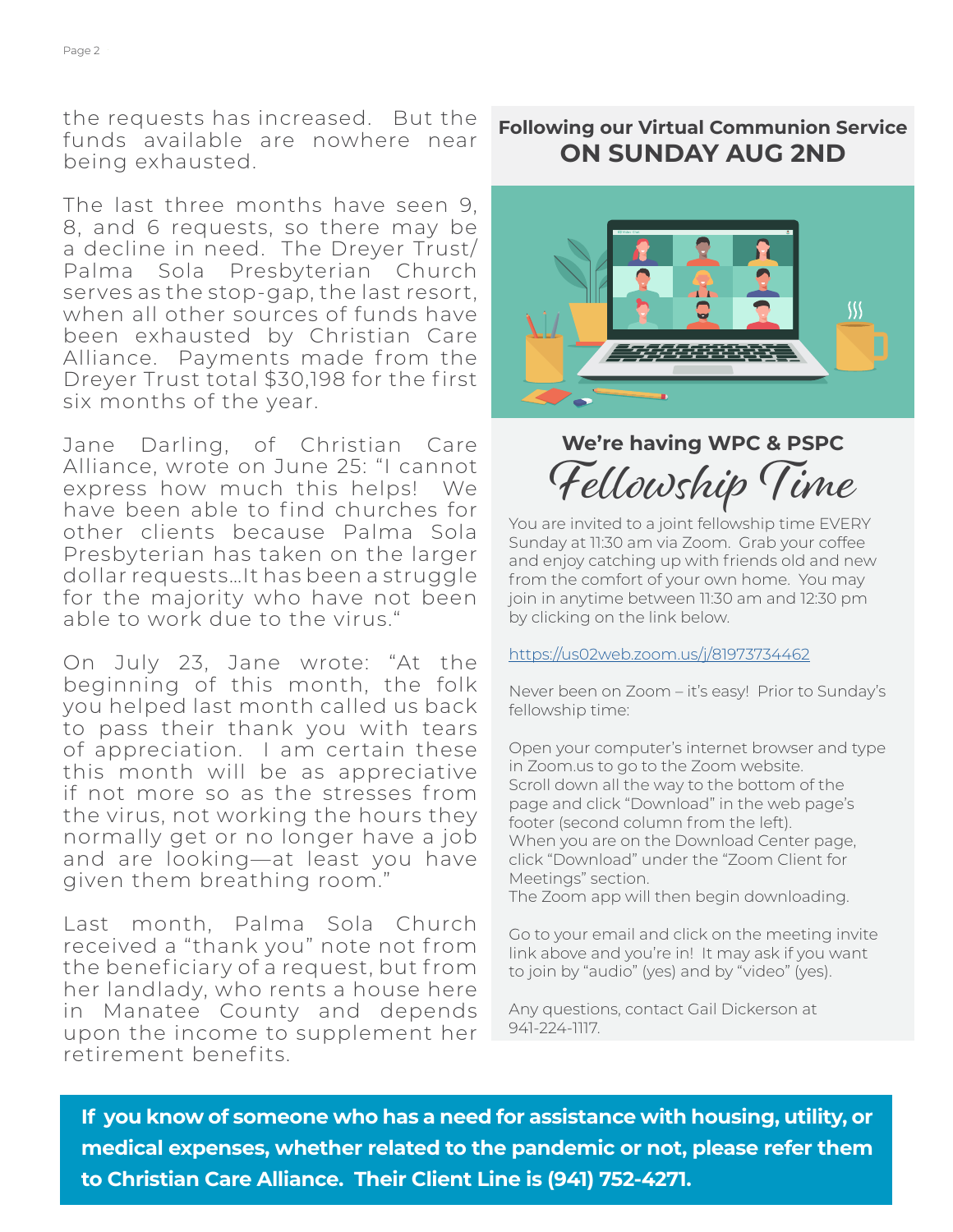Meet The Staff of Wpc & Pspc

**as they begin to work together for the benefit of both congregations**



**Faraja Keyes** PSPC Admin. & Communications Assistant



**Sandra Buntin** WPC Office Manager



**Woody Johnson** Director of Music/ Organist



**Billy Burke** Praise Band Leader



**Mark Allebach** Pianist



**Elenita Musgrove** Cellist/Soloist



**John Tarpey** Drummer



**Elise Allen** Bookeeper



**Chris Felix** Audio-Visual Technician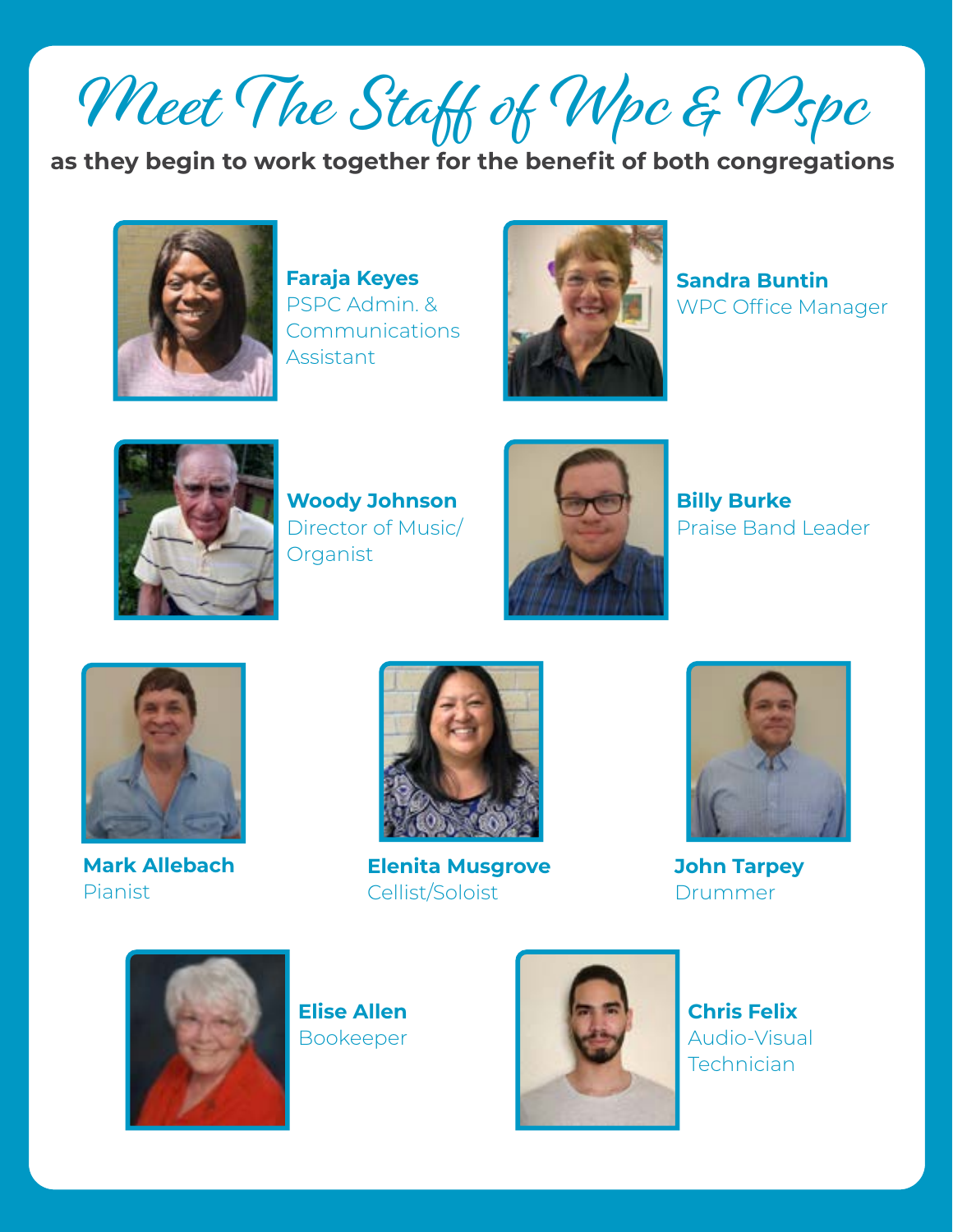## PSPC SESSION HIGHLIGHTS

◊ Edwards & Associates CPS has begun its Annual Review of the church books and procedures.

◊ Work has begun on the 2021 Stewardship program. The theme will be "The Lord Provides". We hope to integrate Westminster appropriately into the worship messages of the campaign.

◊ Plans were made to begin final preparation for the ultimate relocation of the Westminster office staff and equipment to the Palma Sola campus. There is much grunt work to do.

◊ Session approved a Staff & Office Safety Plan and a Communications Plan for COVID-19 Exposure, as well as a COVID-19 Illness Questionnaire, drafted by the Reopening Task Group. We are now well-positioned with policies in place which will safeguard our Staff and deal with any virus illness that might occur in our midst.

◊ Session endorsed having the Church Nominating Committee solicit potential nominations for 2021 offices via E-mail or telephone directly to the Chair. More information will be provided via E-blast.

## WESTMINSTER SESSION HIGHLIGHTS



◊ The WPC session held a meeting on July 20th via Zoom video. Elder Becky Beckwith was elected to be the primary point of contact for a new Congregational Advocate program between Westminster and the Peace River Presbytery Committee on Ministry.

◊ Elder Florence Barnhard provided a financial report update and expressed thanks to all members for their continued support during this difficult time of on-line worship and congregational separation. Pledge support and expenses are on track.

◊ Elder John Progar provided an update on the property upkeep and potential sale. Westminster website is being updated and members can follow weekly video Worship and Bible Study posts. Be sure to join in the Zoom Fellowship each Sunday.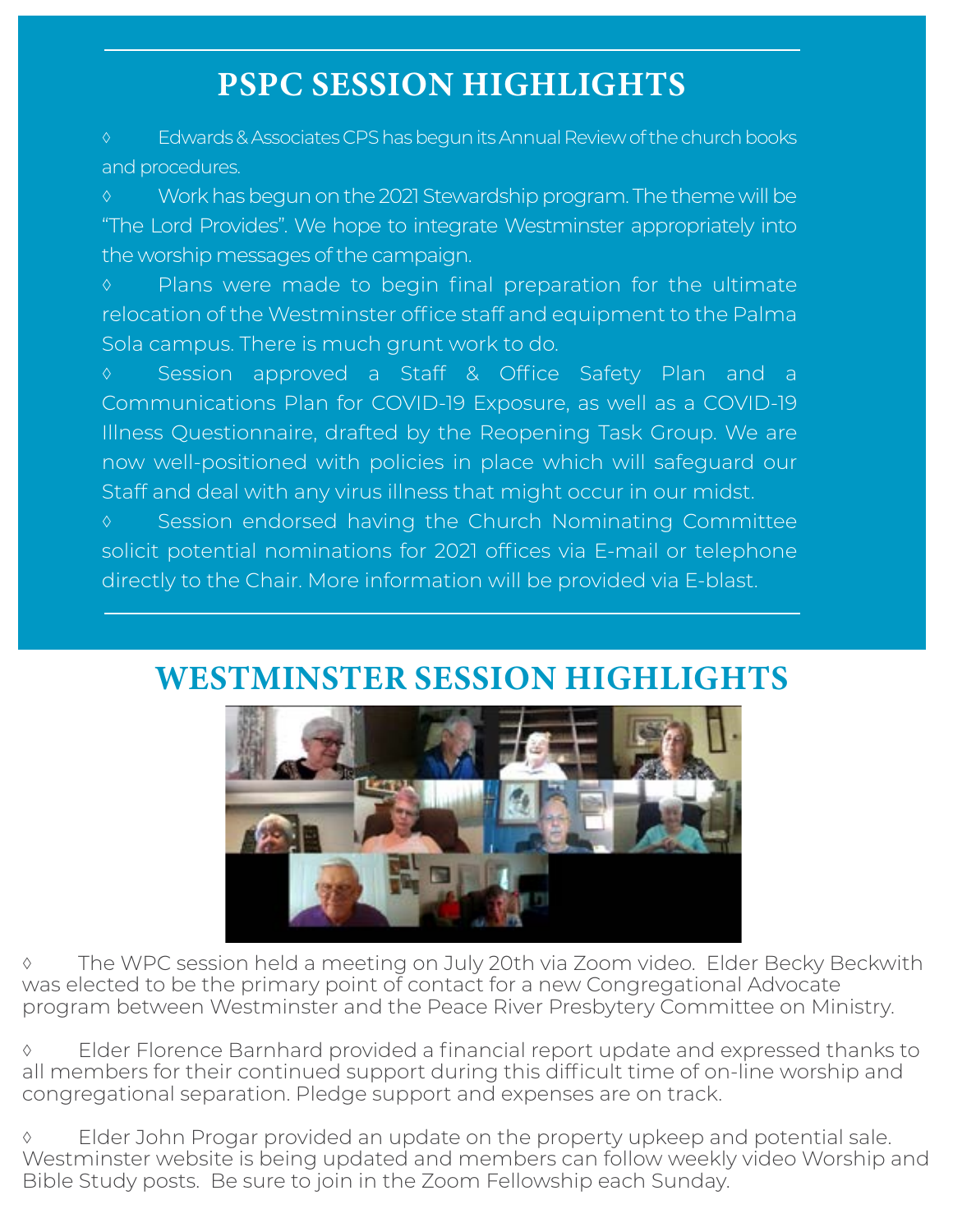## Men's Group



#### **August 2020 Join us via ZOOM every 1st & 3rd Thurs at 8AM**

#### **Traveling Light by Max Lucado**

How Psalm 23 helps you release burdens you were never intended to bear.

### **August 6 | Lesson 7**

It's a Jungle Out There: The Burden of Hopelessness

#### **August 20 | Lesson 8**

A Heavenly Exchange: The Burden of Guilt

#### **Call Ron Dickerson for a Zoom invitation (941) 792-9104**

## Men's Group *Palma Sola Book Club*

#### **LOVE A GOOD BOOK? LOVE TO TALK ABOUT GOOD BOOKS?**



#### **AUG 10TH | 11AM via ZOOM**

Meets second Monday to laugh, share, and learn. Open to both congregations and their guests.

#### [View 2020 book list here.](https://www.pspchurch.org/editoruploads/files/Other/Palma_Sola_Book_Club_2020_List.pdf)

INTERESTED? **Contact Vicki Schooley: (941)792-5672 | VL[schooley@gmail.com](mailto:vlschooley%40gmail.com?subject=)**

## *Mission Update*



Dear PSPC Family,

Hello! Hope you all are doing well. We wanted to update everyone about something that God has put on our hearts. We have been serving in Orphan Care for two years now. During that time we have learned so much about orphan care. We have also completed our second adoption, again learning more about the systems in place here in this country. God has placed it on our hearts to go deeper into orphan care.

We feel led to open a small children's home alongside Hope for Home Ministries. http://184.168.38.195/locations/guatemala.htm[l](http://184.168.38.195/locations/guatemala.html)

We have been serving in one of their homes for two years and they have mentioned to us multiple times about opening a home. As this time of quarantine has given us lots of extra prayer time and time of reflection we feel that this is the time for us to pursue this. Our first step is to be approved by their Board of Directors. While we will be under their ministry, we will still be responsible for fundraising for the opening of the home and the care of the children, as well as for our family. We will also continue to stay under Commission to Every Nation. Our next step after being approved will be to begin our fundraising for the orphanage and to actually find and move into the home. Then will come the licensing of the home. All together it is about a one year process.

We would love your prayers and counsel regarding this endeavor.

## Blessings, **Carl and Lisa (And family!)**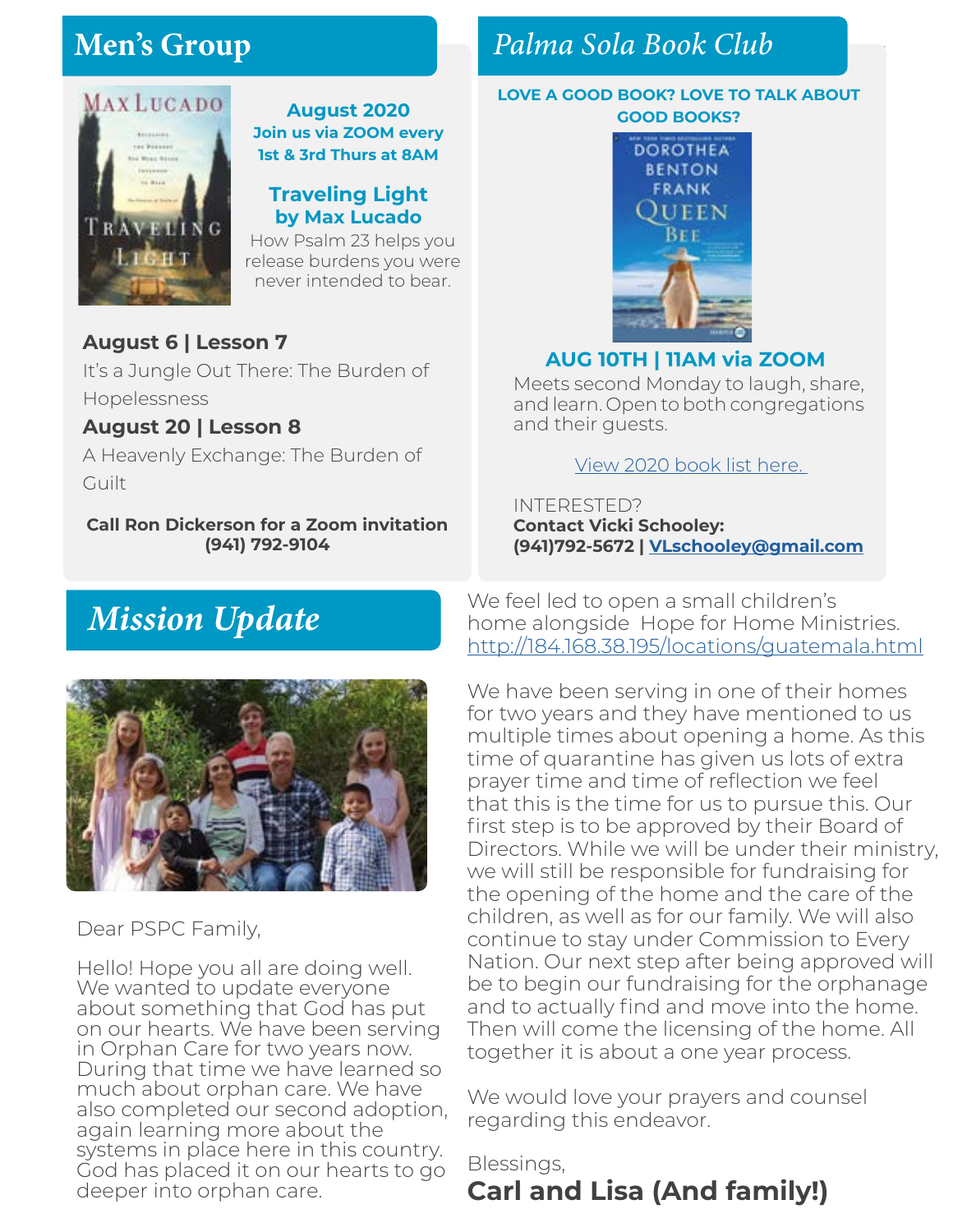## Page 6 **January 2020 - Green Concept** *OUTREACH UPDATE*

- Your Outreach team continues to "reach out". Our "**Drive Away Hunger**" food to drive to benefit the **Food Bank of Manatee County** was held on July 11. Fifteen cars drove through from both Palma Sola Presbyterian and Westminster and donated an astounding **520 Pounds** of Food. Thank you to all of those who contributed. Special thanks to **Andrea Harmon, Myrna Felix, Al Zimmer, Janice Saylor and Don Azbell** who donated their time and energy to organize the event, receive your donations and sort the food items
- A check for \$1350 was sent to **Meals on Wheels PLUS** as a result of your generous contributions to our **May and June Outreach Offering**. We continue to be humbled by your support for those in need in our community.
- Several attended the **Estate Planning Seminar** on Zoom 10AM-11AM Friday July 31st presented by attorney Jim Johnson. It was a one hour informative presentation that included information to assist pre-death planning and the distribution of assets at death, including preparation of a will, living will, health care surrogate, and power of attorney. Thanks to Gregg Pead for organizing that.
- **• Upcoming Rummage Sale** Al Zimmer is organizing a rummage sale in October, if we are back serving the community in person. In preparation, we are scheduling a drop off collection of items (no furniture or clothing items please) on **Saturday August 8, between 9 and 1**. Please drop off your items at the shed in the parking lot, or by fellowship hall. He will need some volunteers to assist. Contact him directly at [Alvin.zimmer@frontier.com](mailto:Alvin.zimmer@frontier.com), or 941-792-8859. He would also like to have about 4 volunteers to help sort through the items after the election on Wed. 8/12. If you can help him out, contact him at the above email or phone number.

**Connect with your friends and stay well. Blessings to you all from Outreach!**

## Outreach Offering

Food Security is one of Palma Sola Church's focus areas for community outreach and support. The need in our community is great – now more than ever. **Our Outreach Offering for August will go to** one of our main mission partners in this cause, **The Food Bank of Manatee**.

To support The Food Bank through Palma Sola, please mail your check with memo "Food Bank" to the church office or use Give Online on the website. Thank you for helping to feed the hungry in Manatee County!

#### For More Info

Contact Andrea Harmon [aharmon5@tampabay.rr.com](mailto:aharmon5%40tampabay.rr.com?subject=)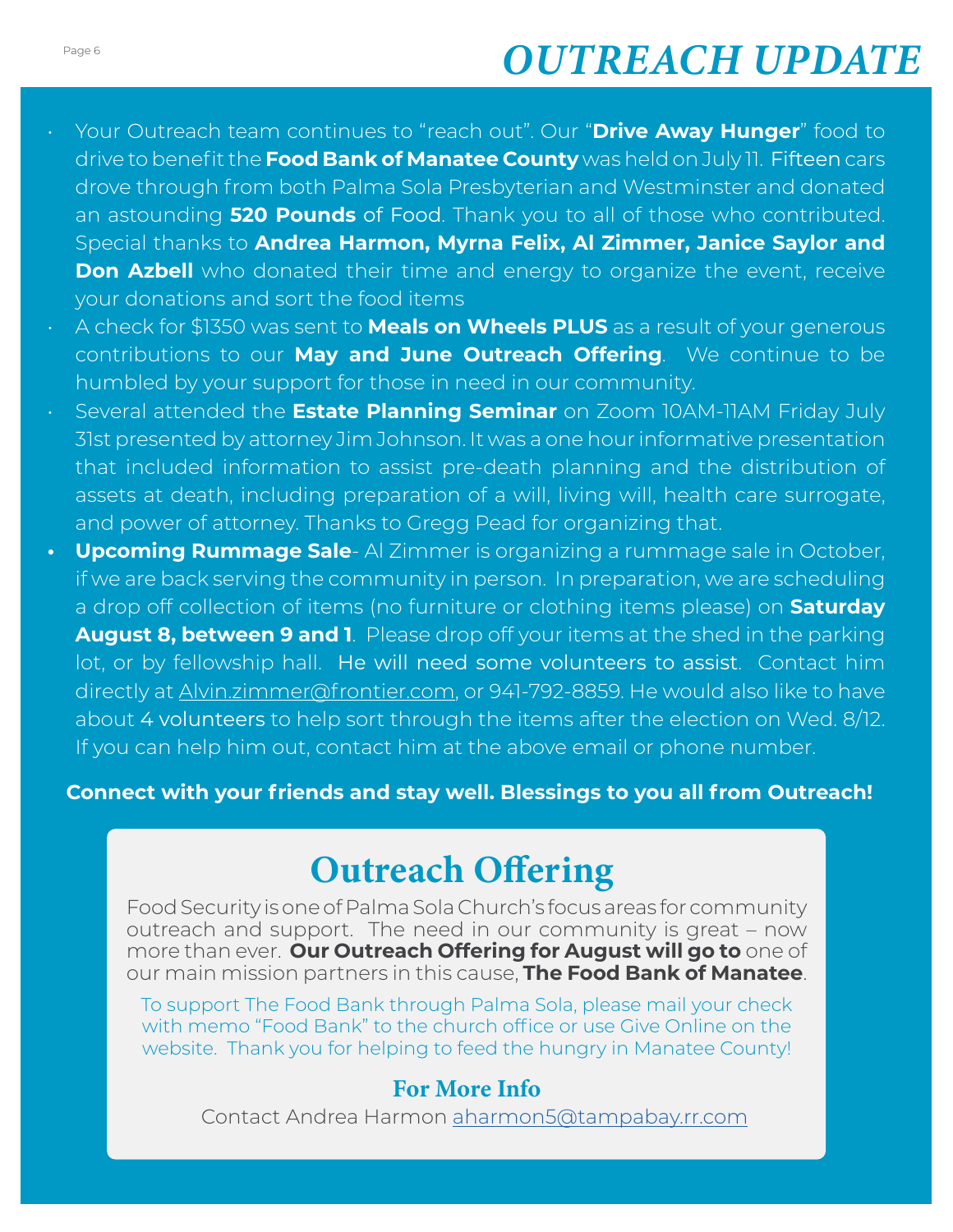# DRIVE AWAY<br>HUNGER FOOD **DONATE Event Photo Gallery**

















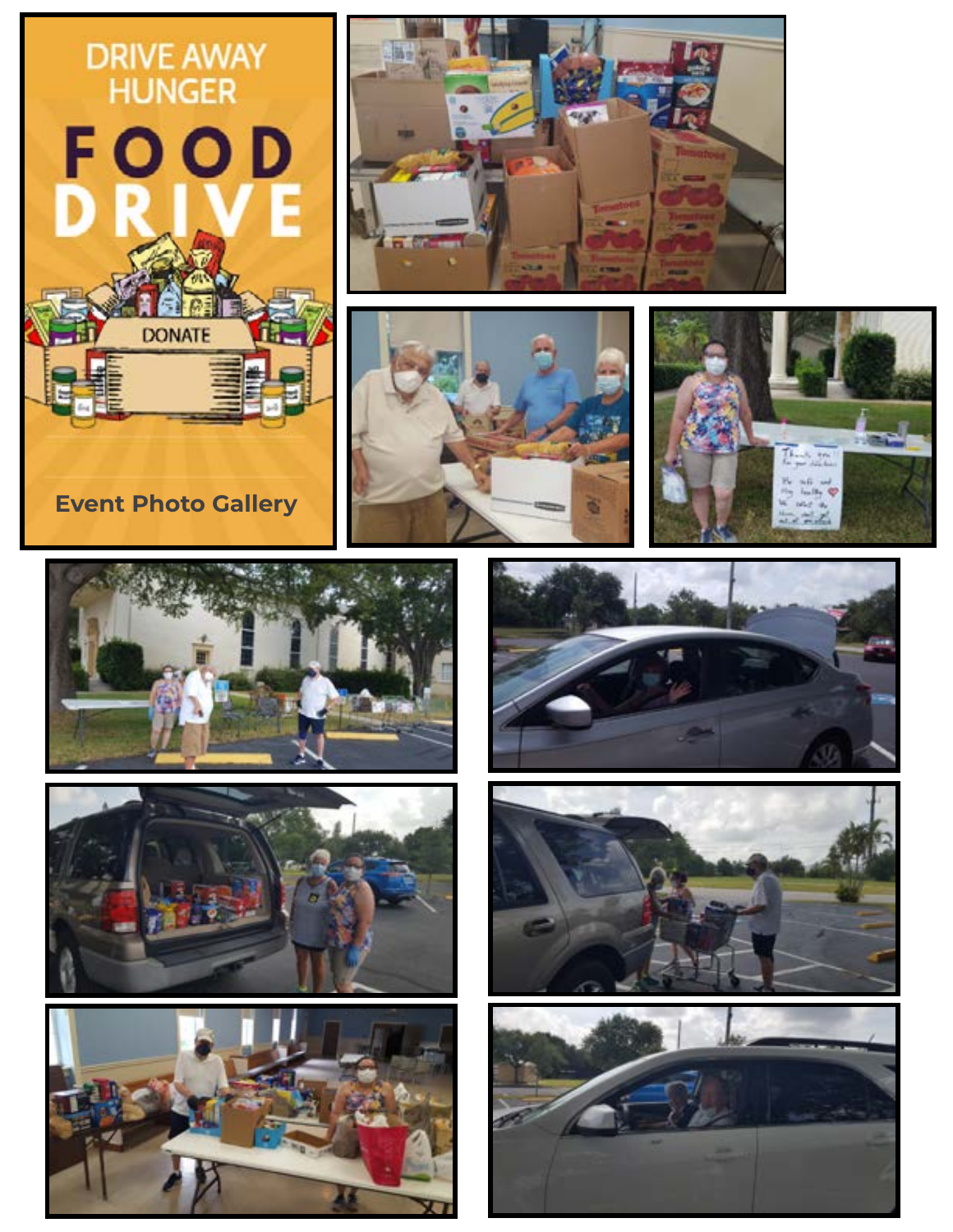The Church Nominating Committee is ready to begin the process of preparing a slate of officers to serve Palma Sola Presbyterian Church into our future. As part of this process, we seek input from the congregation by August 15.

As you prepare your recommendations, we ask that you prayerfully consider who should help lead this church. We need leaders who have the flexibility, vision, and vitality to lead us forward in God's good will for this congregation!

Church members may recommend more than one person, but the person that you recommend must be a member of Palma Sola Presbyterian Church. Let us all embrace the diversity in our congregation as we consider our next class of leaders. To help you with your recommendation, we have included a brief description of the character, responsibilities, and time commitment for each office.

| <b>OFFICE POSITIONS</b>                                                                                                                                                                                                                                                                                                                                                                                                                                                                                                                                                                                                                                                  |
|--------------------------------------------------------------------------------------------------------------------------------------------------------------------------------------------------------------------------------------------------------------------------------------------------------------------------------------------------------------------------------------------------------------------------------------------------------------------------------------------------------------------------------------------------------------------------------------------------------------------------------------------------------------------------|
| <b>DEACON</b> – a person who exhibits spiritual character and sound judgment<br>. .<br>while participating in a ministry of compassion, witness and service. A<br>Deacon will be a spiritual shepherd to those in need, sick, friendless, and<br>in distress. Deacons meet every other month and are responsible for<br>contacting the members on their shepherding list to make sure they are<br>aware of events happening at PSPC. They are to recognize birthdays,<br>anniversaries and to relay any individual concerns back to the Church. They<br>will require a minimum of 3 hours a month in shepherding plus 1 hour every<br>other month in a Deacon's meeting. |
| <b>ELDER</b> – a person of wisdom, maturity of faith, and compassion, who will<br>serve on session and exercise leadership in governing and leadership by<br>example. Together, with the teaching elder (pastor), they are responsible for<br>the life of our congregation as well as the whole church. Elders will attend a<br>monthly session meeting, be a member of a standing committee, and will<br>periodically serve communion.                                                                                                                                                                                                                                  |
| <b>Congregational Nominating Committee Member (CNC) - a person of</b><br>wisdom, maturity of faith, and sound judgment. The committee will meet<br>in late summer and fall to solicit recommendations for church leaders<br>(Deacons, Elders, CNC). They will contact prospective nominees to discuss<br>the office for which they are being nominated to serve. They will then<br>prepare a nomination recommendation list (slate) to be presented to the<br>congregation.                                                                                                                                                                                              |

**Please contact Andrea Harmon by August 15th with any recommendations you may have at 941-761-9847 or [aharmon5@tampabay.rr.com.](mailto:aharmon5@tampabay.rr.com) The Congregational Nominating Committee thanks you for your assistance in providing us with this information. Please pray for this committee as we also pray for God's guidance in recommending those who will lead our church.**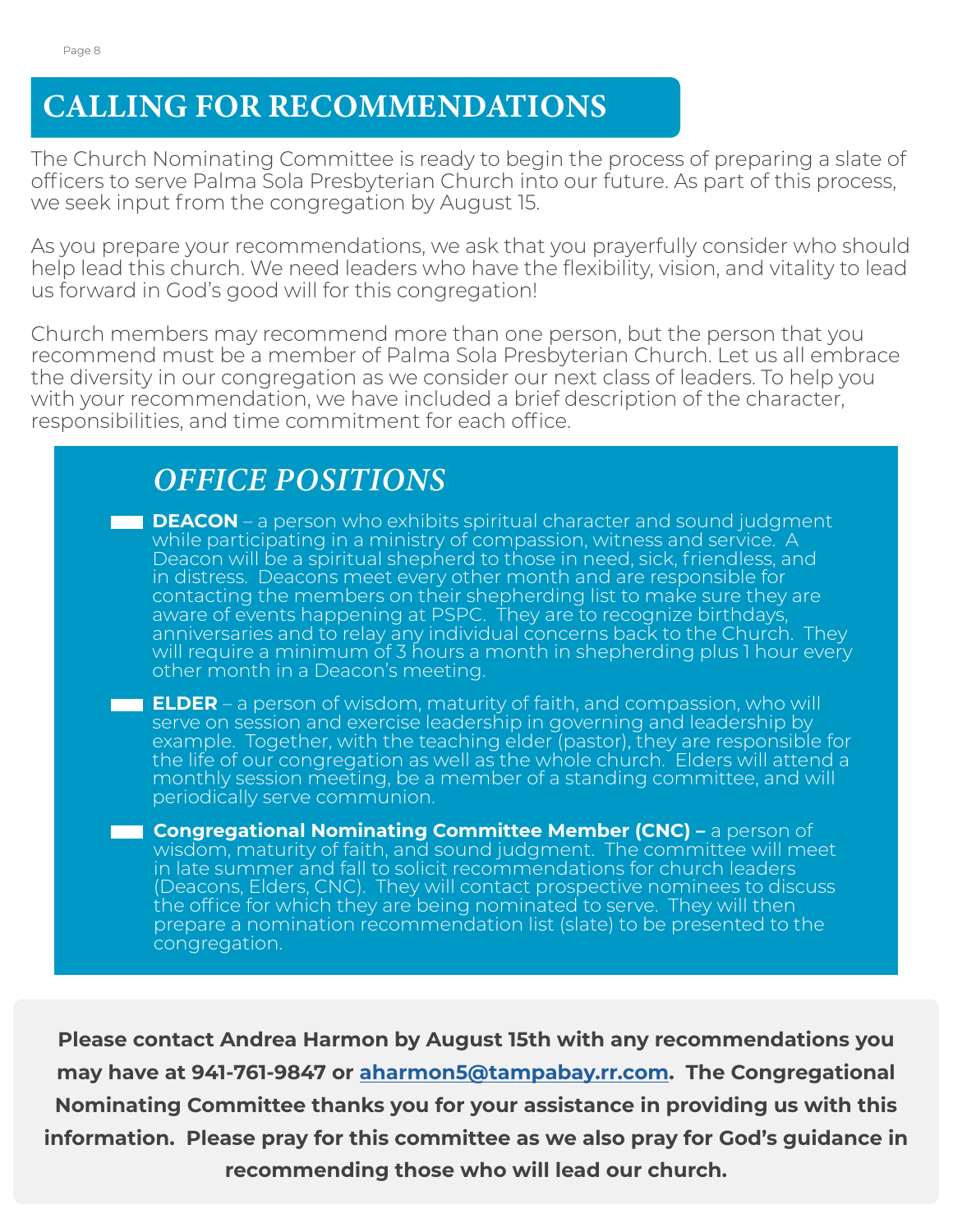## **Palma Sola Presbyterian Church Recommendation for the Officer Nominations for 2020**

**Return by August 30, 2020 (Sooner would be better!) (This nomination does not guarantee selection for the final slate of nominees.) Position (please check one)** 

| Deacon                                     |  |
|--------------------------------------------|--|
| Elder                                      |  |
| <b>Congregational Nominating Committee</b> |  |

**Please discuss your recommendation for nomination with the person you are recommending prior to submitting this form.** 

**Please PRINT all your responses** 

**Name of the Church member you are nominating:** 

**Nominee's phone number \_\_\_\_\_\_\_ \_** 

**How long have you known this member?** 

**What church ministries or activities does this member participate in?** 

**Yes, I have discussed my recommendation \_with the person named above.** 

**Your name:** 

**Your phone number: \_\_\_\_\_\_\_\_\_ \_** 

**The Congregational Nominating Committee thanks you for your assistance in providing us with this information. Please continue to pray for this committee as we also pray for God's guidance in recommending those who will lead our church.** 

**The final list of officer nominees will be presented to the congregation and voted on by the congregation**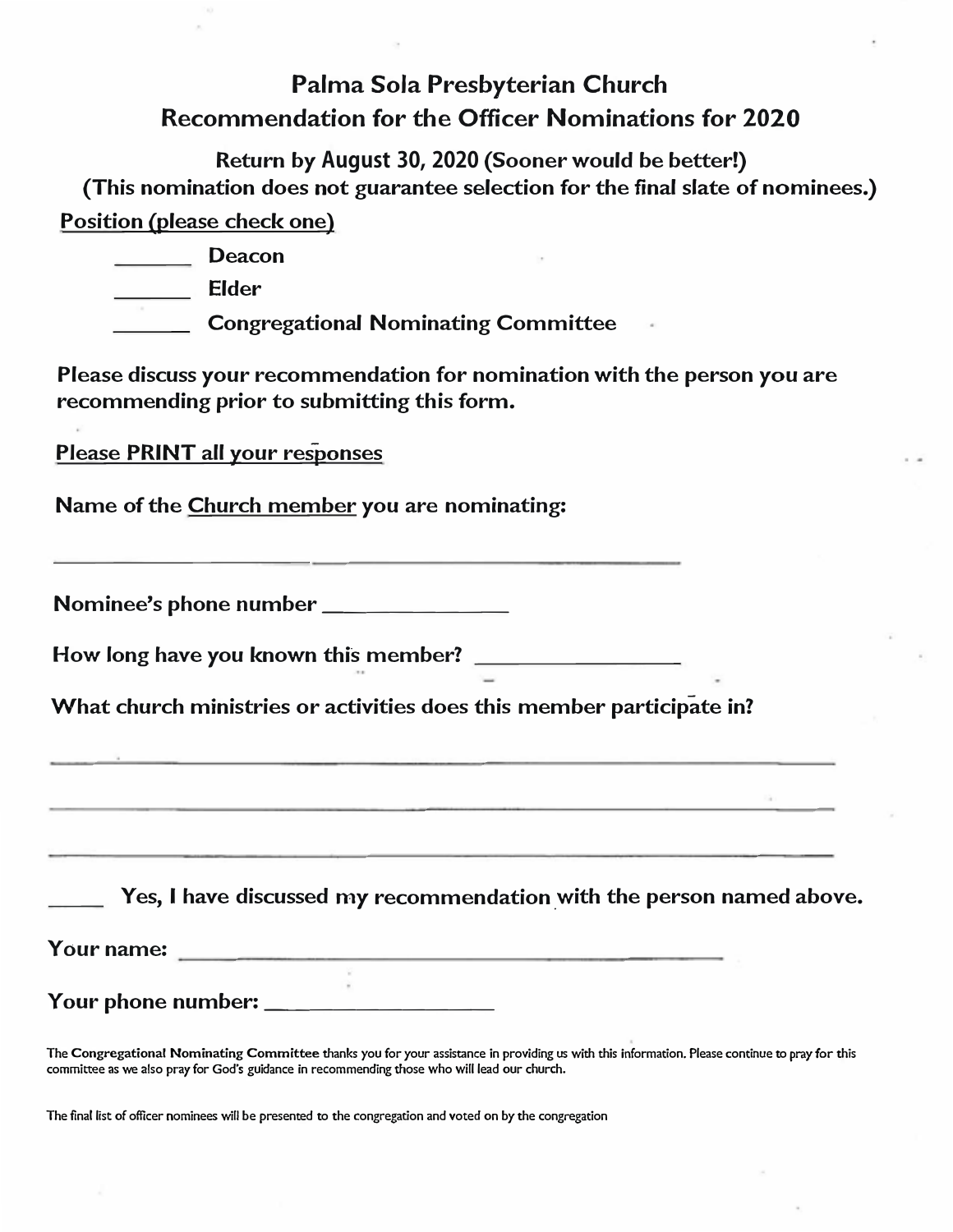## August Birthdays & Anniversaries

| <b>AUG 1</b>  | Lael & Frnest Wilson |  |  |  |  |  |
|---------------|----------------------|--|--|--|--|--|
| <b>AUG 2</b>  | Marian Anderson      |  |  |  |  |  |
|               | Gilbert Smith        |  |  |  |  |  |
| <b>AUG 5</b>  | Dan Mustaine         |  |  |  |  |  |
|               | Dale Crandall (WPC)  |  |  |  |  |  |
|               | Beth Stone (WPC)     |  |  |  |  |  |
| <b>AUG 6</b>  | Liz Brackmann        |  |  |  |  |  |
| <b>AUG 8</b>  | Joyce Johnson (WPC)  |  |  |  |  |  |
|               | Tammy Barr (WPC)     |  |  |  |  |  |
| <b>AUG 10</b> | Rich Wachunis        |  |  |  |  |  |
| <b>AUG 12</b> | Marilyn Gillette     |  |  |  |  |  |
|               | Jan McGowan          |  |  |  |  |  |

|               | Nancy Slocum          |
|---------------|-----------------------|
|               | Barbara Harris (WPC)  |
| <b>AUG 14</b> | Gail Dickerson        |
| <b>AUG 15</b> | Nancy Shimandle (WPC) |
| <b>AUG 18</b> | Pam Insani (WPC)      |
| <b>AUG 22</b> | Tom Sprenger          |
| <b>AUG 24</b> | Roy & Jo Williams     |
| <b>AUG 25</b> | Suzanne Tyrrell       |
| <b>AUG 28</b> | Evelyn Nelson         |
| <b>AUG 29</b> | Nancy Regal (WPC)     |
| <b>AUG 31</b> | Ron McLeod            |
|               |                       |

## Prayers & Condolences

The last week of July was a time of sadness and joy, as there was an ingathering of the saints into the kingdom of heaven. **Each one will be missed by those who knew and loved them, but we rejoice that their hope of heaven has become a reality.**

- Peggy Meador now walks the streets of gold hand in hand with her beloved husband, Ray. She had been under hospice care at Westminster Manor.
- Diane Hayward's husband Robert (Bob) departed this life from the Memory Care Unit at Freedom Village, where he had been a patient for some time.
- Cal Shaffer's daughter, Vickie, joined the church triumphant after surgery for a brain tumor in a hospital in Fort Lauderdale.



#### **Presbyterian Mission's Magazine, Presbyterians Today, Now on the [PSPC Website](https://www.pspchurch.org/resources/pres_today.cfm)**

Read inspiring stories about making change happen in the July/ August issue.

Click on feature articles in the current issue, and view complete current and past issues, at Resources > Presbyterians Today Magazine. The July-August issue features reflections on how churches are responding to a world changed by pandemic and antiracism protests. Read stories about how church leaders and members—with imaginations set free by crisis—are exploring new expressions of faith, and churches are partnering to bring about social change. We are reminded that partnering is "the heartbeat" of PSPC.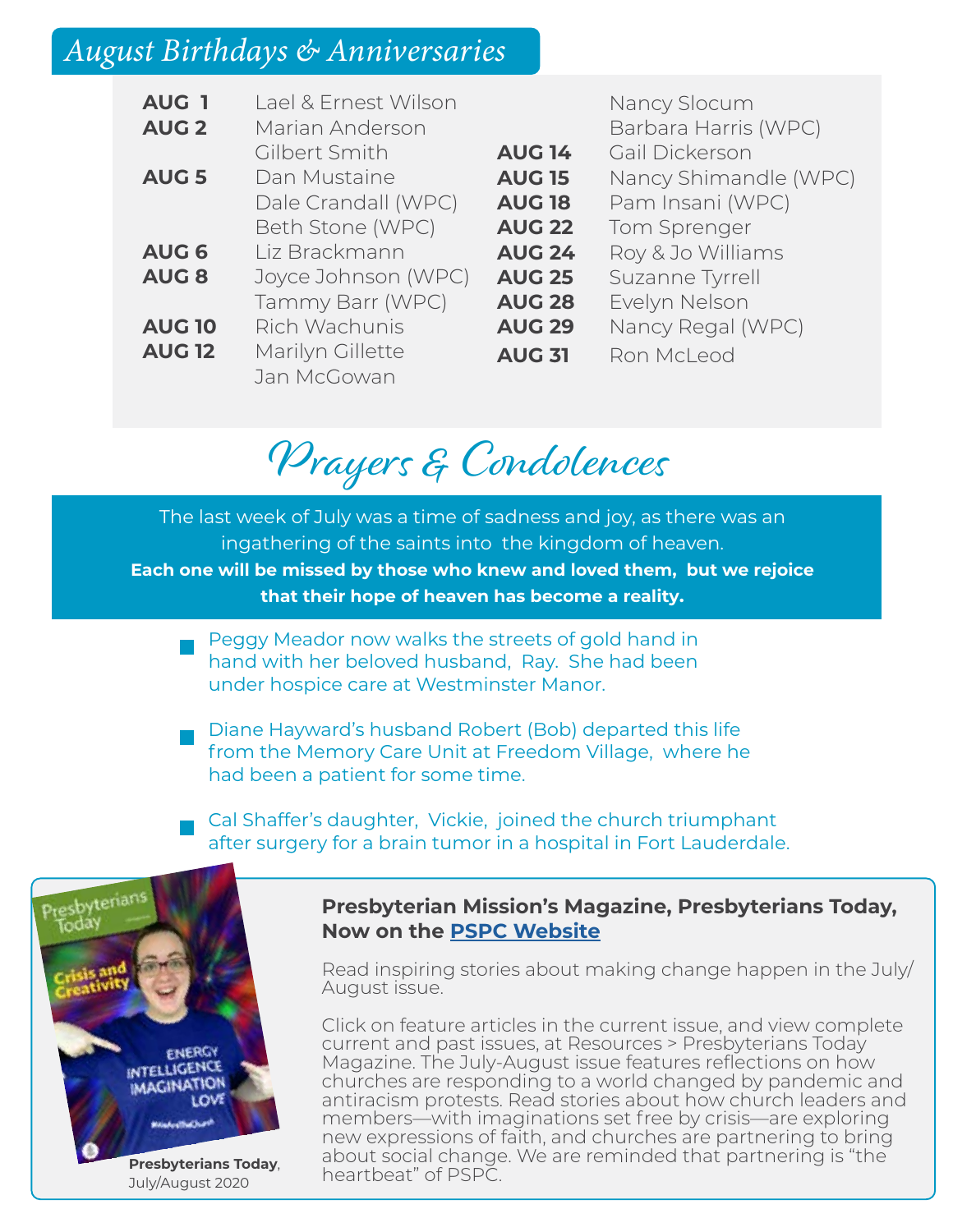



*In Sept. 2019, Palma Sola Presbyterian Church donated \$5,000 to the Immokalee Fair Housing Alliance, Inc.*

## Update From The: Immokalee Fair Housing Alliance

 $\prod_{\text{low-}}$ mmokalee Fair Housing Alliance, Inc. is happy to announce a resounding "YES" vote from the Collier County Planning and Zoning Commission last Thursday to build 128 decent, safe, hurricane-resistant, rental units for low-income farmworker families in Immokalee, FL.

At last year's spring Stated Meeting of Peace River Presbytery, churches and members were challenged to contribute \$100,000 to start us on our way to purchasing the land, 10 acres off Lake Trafford Road in Immokalee. Through the generosity of our churches, we exceeded the challenge and, after the final meeting of Collier County Commissioners in September, we expect to close and begin the infrastructure.

Short term, IFHA is dedicated to solving the problems of families living in unsafe and unhealthy conditions such as mold, rats, snakes, poor or no electrical connections, poor or no bathing and toilet facilities, families forced to live with strangers in the house, broken appliances and other fixtures, lack of play and study areas, and rents consuming 50-60% of the family's income per month. Especially in these times of coronavirus, the population has experienced mass contagion due to overcrowded living conditions.

*Long term, we hope for a community with pre- and after-school care, playgrounds, computer access, homework assistance, adult education, religious services and affordable rents. Children will do better in school. Families will be safer and healthier.*

Housing has been the missing link for many years in assisting farmworker families to escape poverty and exploitation. Lower rents will free up needed money to buy food, clothing, medicines, and oth-

er necessities. The ripple effect will be economic growth and stability for the city of Immokalee. The IFHA goal is to build affordable, low-maintenance, well-managed, housing with this neighborhood-model and have the dilapidated trailers some now call home condemned by the county.

 *Scruggs. Our Hands--God's Work. We are so grateful to the churches of Peace River Presbytery for your prayers and faith in our mission and giving us the jump-start to do what we know the Lord is calling us to do. And we welcome the addition of our newest board member, PRP General Presbyter, Rev. Melana* 

IFHA, Inc. is a  $501(c)3$  organization and this project will be entirely funded by foundation grants, individual and organization donations. There will be no mortgage and IFHA will be exempt from paying real estate tax. Take a look at our website: [IFHA.info](http://IFHA.info)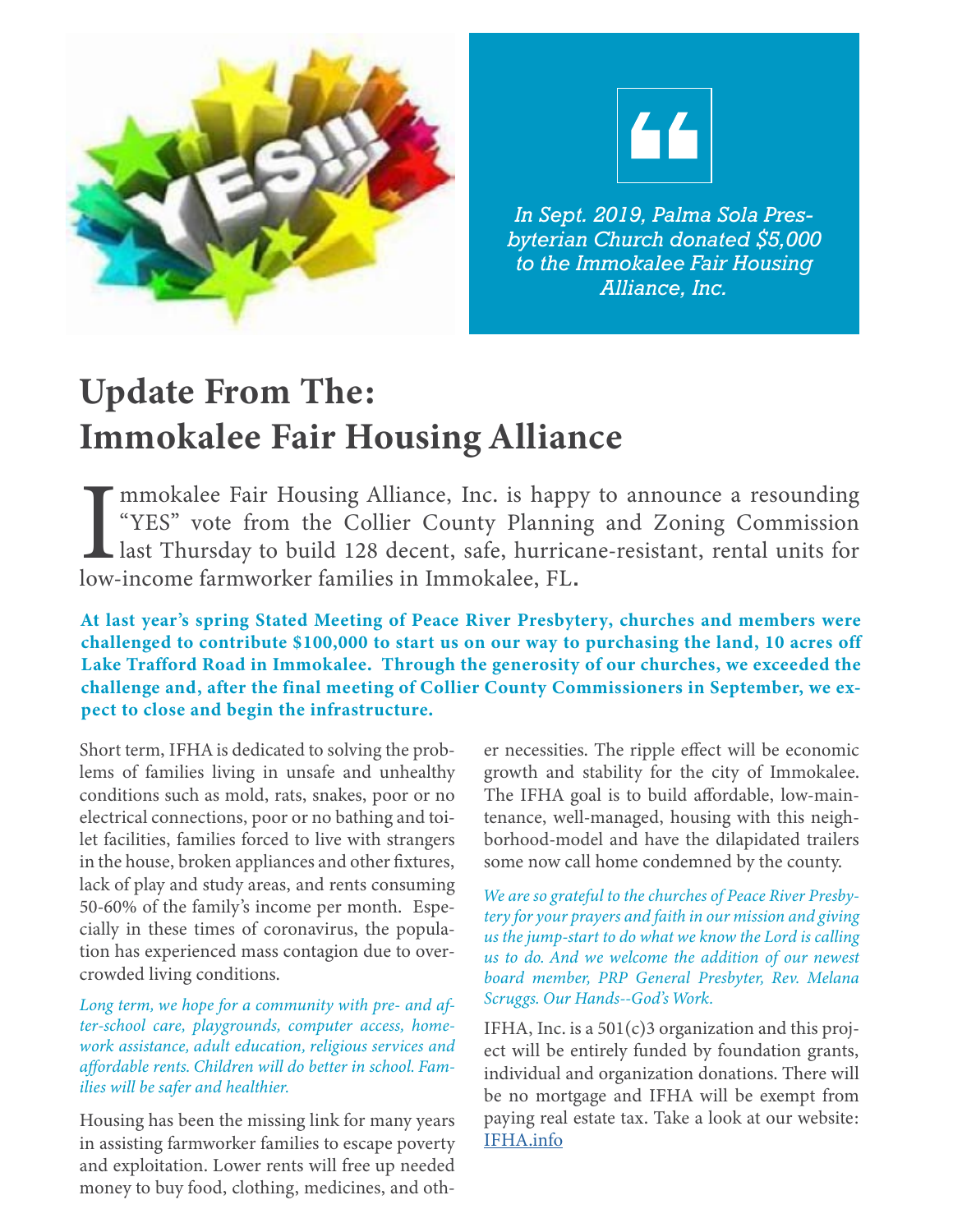## Upcoming Class on the Books of the Apocrypha



Beginning this Fall, Al Zimmer of PSPC will lead a 12-week class on the books of the Apocrypha.

The class has been taught by Al in years past and will include a DVD-recorded lesson followed by discussion. Class location will be decided later—in the parlor or fellowship hall, or via Zoom or another teleconference service.

In the meanwhile, Al is providing weekly short installments of information about the Apocrypha on the [PSPC website.](https://www.pspchurch.org/connect-grow/apocrypha.cfm)

Find out more about these fascinating books covering the 400-year period between the Old and New Testaments.

## Millicent Riley Writes:

I am on the mend, and I am so grateful to everyone for all the cards, calls, flowers, but most of all for the prayers that our wonderful church family extended to me! I love you all! Millicent Riley

## MEDICAL DONATIONS



Most of Westminster's members know that we have disbanded our medical loan closet. We dispersed our medical equipment to a local facility and we no longer loan out nor accept this type of equipment

### THANK YOU VOLUNTEERS!

Westminster continues to be blessed with three office volunteers who work on Monday, Wednesday and Friday. We thank Linda Progar, Nancy Shimandle and Nancy Atherton for their continued support.



## Thank You!

We also want to thank all our members who continue to faithfully support Westminster with their financial contributions. Contributions may be mailed or carried into the Westminster office during our office hours of Monday, Wednesday and Friday, 9 am til 1 pm.

## PASTORAL EMERGENCIES



Anyone who has a pastoral emergency may call Pastor Ted Land at 863-444-0716. For other church related calls, please feel free to call Westminster during the week on Monday, Wednesday and Friday from 9 am until 1 pm.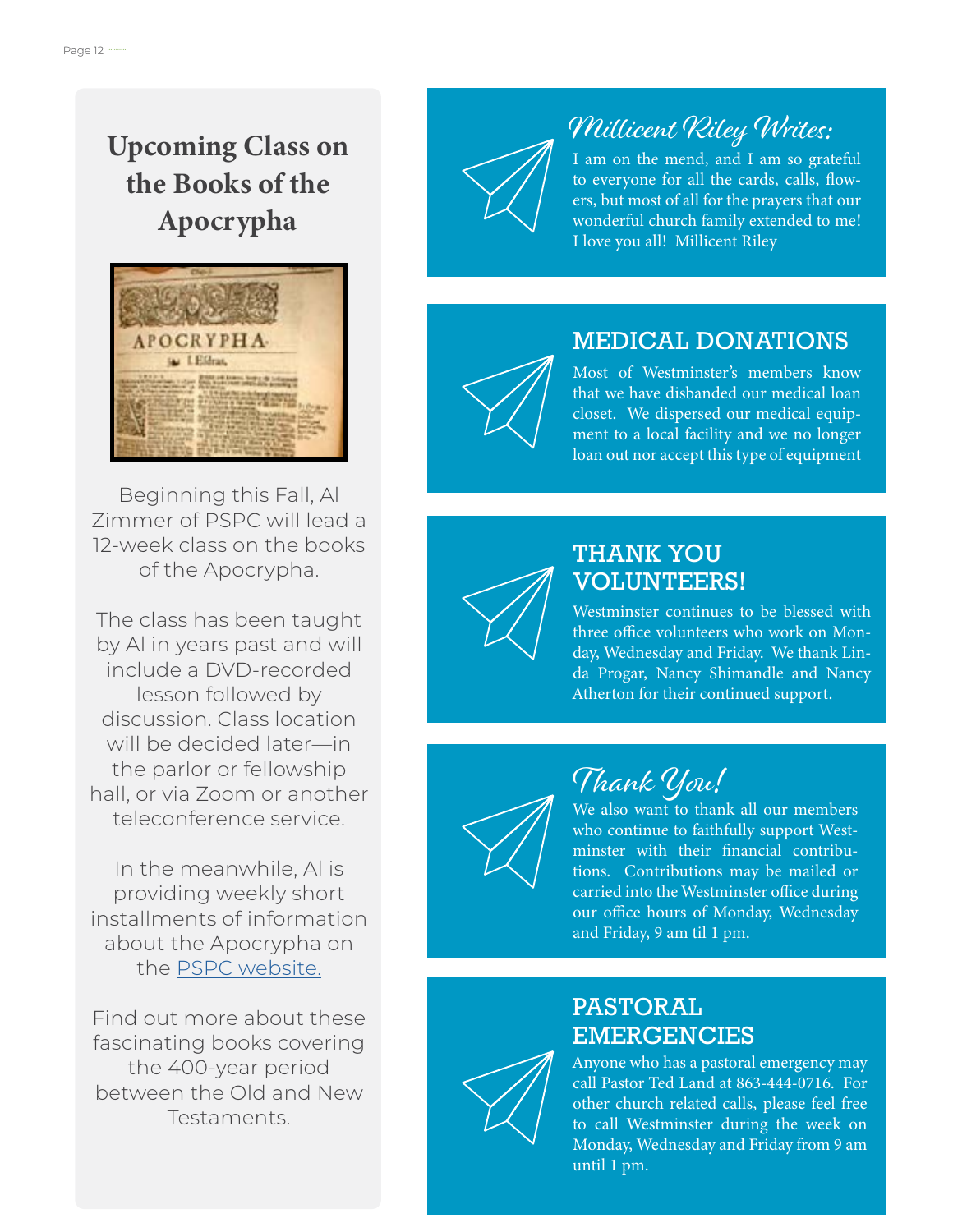August Sermon Schedule Led by Transitional Pastor: Dr. Ted Land

| <b>AUG 2</b>     | <b>MATTHEW 14:13-2</b>  | FIVE LOAVES, TWO FISH, TWELVE<br><b>BASKETS</b><br><b>COMMUNION SUNDAY*</b> |
|------------------|-------------------------|-----------------------------------------------------------------------------|
| AUG <sub>9</sub> | MATTHEW 14:22-33        | TO WALK ON WATER                                                            |
| <b>AUG 16</b>    | <b>MATTHEW 16:10-28</b> | <b>WIT AND WISDOM</b>                                                       |
| <b>AUG 23</b>    | <b>MATTHEW 16:13-20</b> | ON THIS ROCK                                                                |
| <b>AUG 30</b>    | <b>MATTHEW 16:21-28</b> | A STUMBLING BLOCK AND A CROSS                                               |

**Sermons can be viewed online EVERY Sunday via [YOUTUBE](https://www.youtube.com/channel/UCSv6oCwY2PO3wFD-vSQc1bA) Details are available on the [PSPC](https://www.pspchurch.org/resources/worship_online.cfm) / [WPC](https://www.wpcbradenton.com/worship-online) Church Website and links are provided in the Mid-Week and Sunday messages.**

#### **Palma Sola Puzzle Program!**

Gregg Pead has organized and made available 50+ puzzles of various skill levels (250 – 1000 pieces) that can be checked out and returned through the church office.

**Contact, Faraja (941-792-3141) at the church office to specify puzzle piece preference, confirm contact info and pick-up details.** 

Delivery is also available if needed!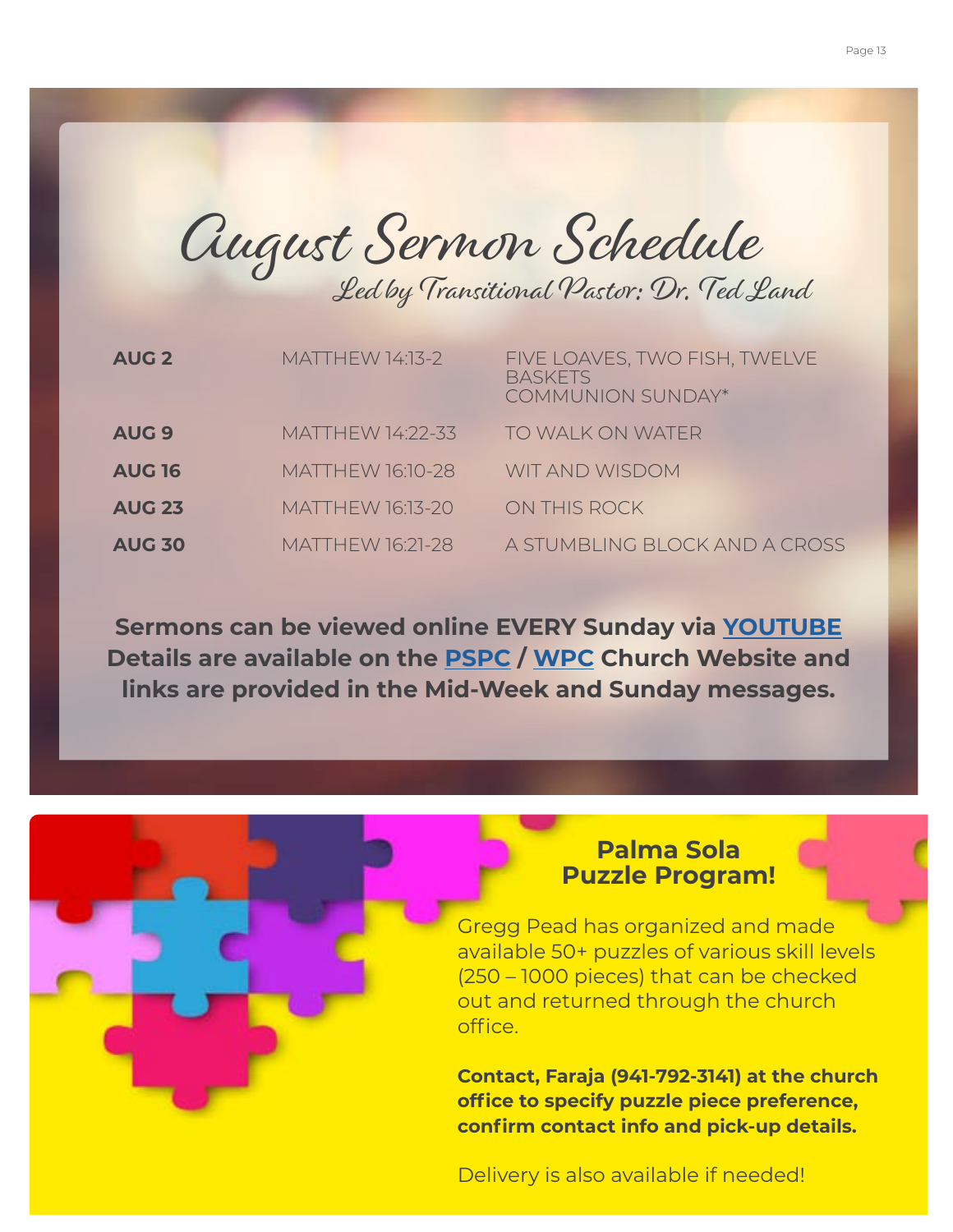

## Palma Sola Presbyterian **Church** - August Newsletter 2020-

6510 3rd Ave. W. Bradenton, FL 34209 941-792-3141 [pspchurch.org](https://www.pspchurch.org) 

Westminster Presbyterian Church - August Newsletter 2020-

3011 19th Ave. W. Bradenton, FL 34205 941-748-2848 [wpcbradenton.com](http://wpcbradenton.com)